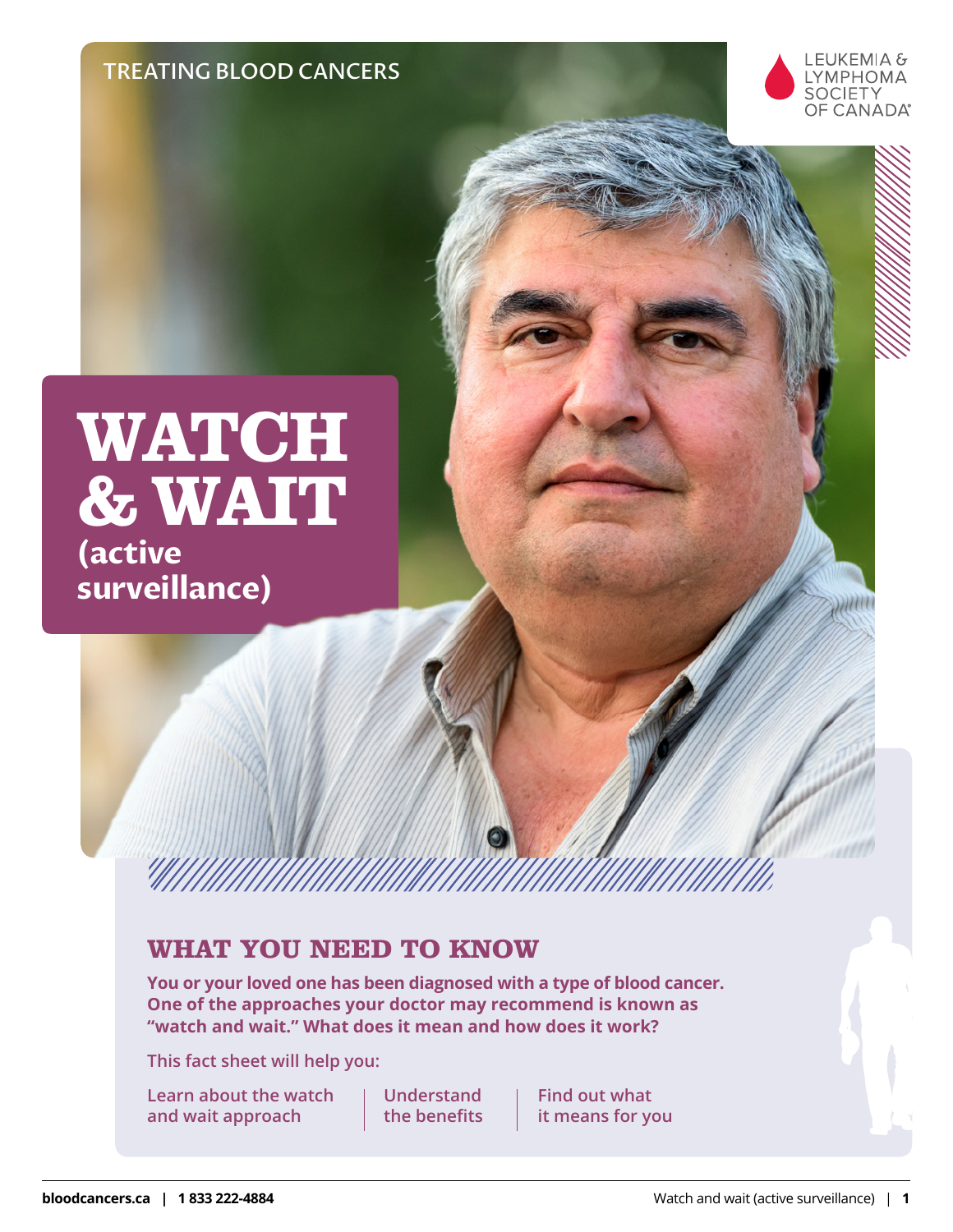**With watch and wait, some blood cancers can be stable for many years.**

**Several studies have shown that early treatment does not have benefits for low-risk blood cancers and does not lengthen your life.**



#### **What is watch and wait?**

Receiving a blood cancer diagnosis can be upsetting and life changing. You may be worried if your doctor suggests that you wait before starting treatment.

Watch and wait is an approach where your doctor monitors your cancer closely and delays treatment until the disease progresses.

| <b>About</b><br>watch<br>and wait | • It is also known as "active surveillance".                         |
|-----------------------------------|----------------------------------------------------------------------|
|                                   | . You don't get treatment until you need it.                         |
|                                   | • It is often used at the beginning of slow-growing or chronic blood |
|                                   | cancers, such as chronic lymphocytic leukemia (CLL) and some         |
|                                   | subtypes of non-Hodgkin lymphoma (NHL).                              |

### **What are the benefits?**

During watch and wait, you can follow your normal routine and activities. Your healthcare team will monitor you closely and you will have regular checkups. They will make sure you get treatment if and when you need it.

Delaying treatment can offer positive outcomes. You may be able to:

- Maintain your quality of life
- Avoid treatment side effects
- Reduce your risk of building resistance to a drug
- Access new treatment options if they become available

### **What does it mean for you?**

After you receive a cancer diagnosis, it is normal to feel scared, worried, and overwhelmed. You may be anxious and want to start treatment right away. Waiting may add to your worries about the future, but you may not benefit from treatment right away. Try not to think of watch and wait as doing nothing. Remember that you're being closely monitored, and treatment will start if you need it.

You will have regular visits with your healthcare team. They will check to see whether your cancer is stable or starting to progress. They will use how you are feeling, blood tests, and physical exams to decide if and when they should start treatment. Your doctor may suggest starting treatment if there are changes to your blood cell counts, your lymph nodes, or your spleen.